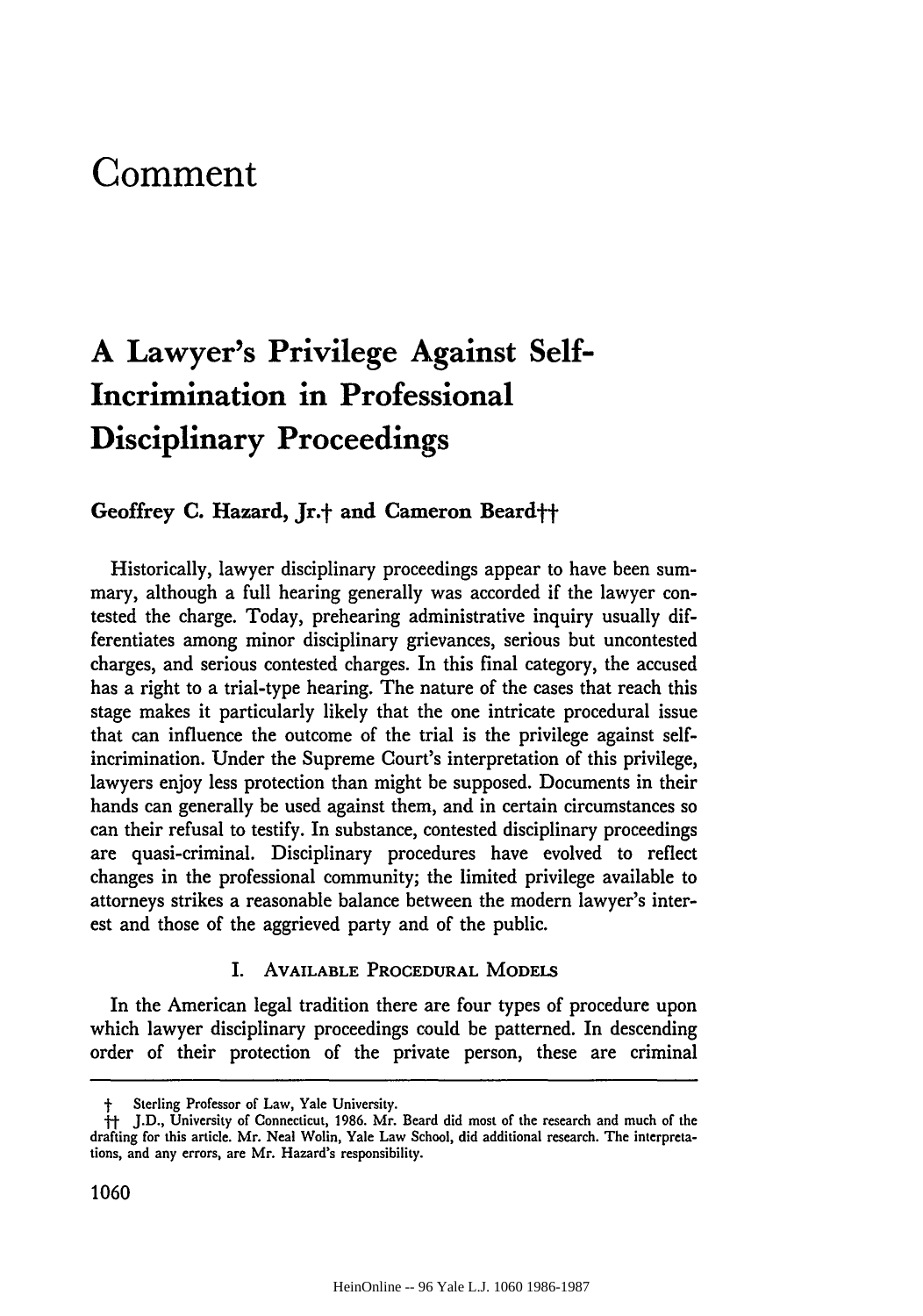procedure, civil procedure of the trial court of general jurisdiction, "some kind of hearing" of bilateral structure in the tradition of administrative law, and unilateral or dispensatory administrative justice. Criminal procedure entails eight guarantees:

-The right to notice and a statement of the charge or grievance;

-The right to present evidence and argument, including the right of cross-examination;

-The right to assistance of counsel. In modern times this has been held to include the right to publicly provided counsel for a defendant unable to afford privately retained counsel;

-The right to refuse to give self-incriminating testimony. No adverse inference may be drawn from such refusal;

-The requirement of proof beyond a reasonable doubt;

-The right to appellate review;

-The right to some measure of pretrial discovery; and

-The right to jury trial, in cases where a prison sentence may be imposed.'

Civil procedure in trial courts of general jurisdiction involves most but not all of these procedural safeguards, including the right to notice and a statement of the charge or grievance; the right to present evidence and argument; the right to assistance of counsel (but, generally speaking, no right to public provision of such assistance); the right of appeal; and the right to some measure of pretrial discovery.<sup>2</sup> Where the proceeding is characterized as a civil action "at law," there is also a right to jury trial. Ordinarily a "preponderance of the evidence" standard applies, but in some types of civil proceedings, the charge must be established by "clear and convincing evidence."<sup>3</sup> While a civil litigant has the right to refuse to give testimony that may incriminate him in collateral criminal proceedings, it is generally held that the trier of fact may draw reasonable inferences as to the facts from the defendant's silence.<sup>4</sup>

*<sup>1.</sup>* See generally **STANDARDS RELATING TO THE ADMINISTRATION OF CRIMINAL JUSTICE** (1974); **C. WHITEBREAD, CRIMINAL PROCEDURE (1980).** Under the United States Constitution there is no right of appeal in state court, e.g., McKane v. Durston, **153 U.S.** 684, **687-89** (1894), or for that matter in a federal court. However, the right of appeal is almost universally accorded **by** statute. See, e.g., **28 U.S.C.** § **1291 (1982).**

*<sup>2.</sup>* See generally F. **JAMES & G. HAZARD,** CIVIL **PROCEDURE (3d** ed. **1985); J. FRIEDENTHAL,** M. **KANE & A. MILLER, CIVIL PROCEDURE (1985).** The most significant change in civil procedure in recent times has been expansion of the right of pretrial discovery, so that in most jurisdictions litigants may obtain discovery of evidence relevant to the "subject matter" of the action regardless of admissibility. FED. R. Civ. P. **26(b)(1).**

**<sup>3.</sup>** For example, this includes claims involving fraud. See, e.g., Weise v. Red Owl Stores, Inc., **286** Minn. **199, 175 N.W.2d** 184 **(1970).**

*<sup>4.</sup>* See *generally* Heidt, The Conjurer's *Circle-The Fifth Amendment Privilege in Civil Cases,* **91 YALE** L.J. **1062 (1982).**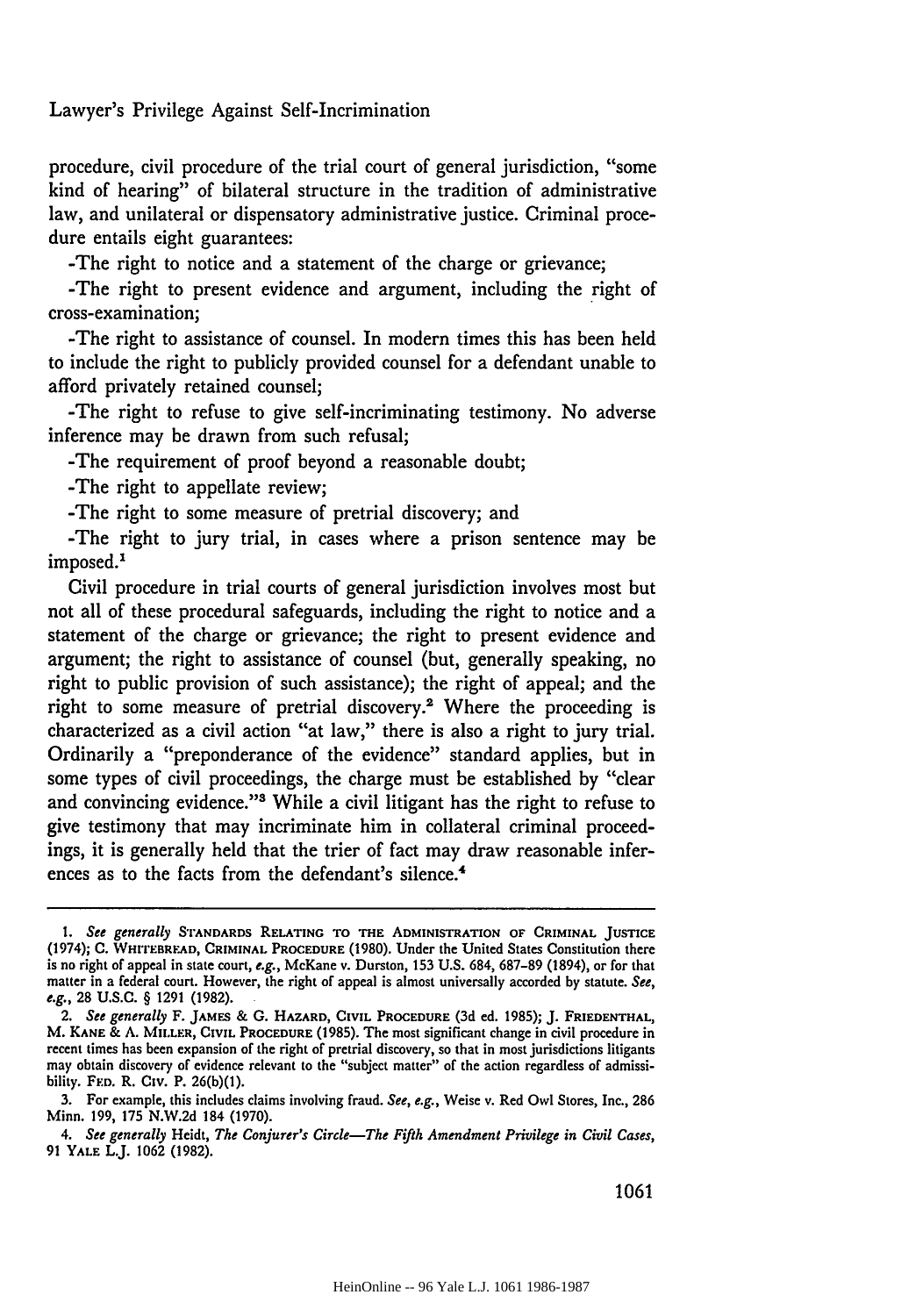As one turns to administrative agency hearings, and the right to "some kind of hearing," the established requirements become much less uniform. The Supreme Court has laid down some minimal constitutional requirements for matters in which there is a right to a hearing. These include notice and a statement of the charges; the right to submit evidence and argument, if not necessarily to present it in person to the tribunal; the requirement that there be a modicum of believable evidence, although not necessarily evidence admissible under general evidentiary rules; and the right to judicial review.<sup>5</sup> Beyond these constitutional requirements, statutes establishing various administrative proceedings generally provide, or are interpreted to require, the right of cross-examination; the right to assistance of counsel; some pretrial discovery or disclosure; proof by at least a preponderance of the evidence—and often with a requirement that the preponderance be established by technically admissible evidence; and a right to full appellate review.<sup>6</sup> Again, there is a right to refuse to give selfincriminating testimony,<sup>7</sup> subject to the tribunal's right to draw inferences from the party-witness's silence.

At the opposite end of the procedural spectrum from the criminal model is what might be called dispensatory justice. There is no definite pattern in this domain, for it encompasses many kinds of governmental decisionmaking. One classical type of dispensatory justice is the private legislative bill;<sup>8</sup> in seeking to obtain such a bill, the private party has no procedural rights at all, although he may be granted substantial procedural opportunities. Another example is executive clemency; there is no right to a hearing to obtain a pardon,<sup>9</sup> and such hearings are rarely granted. Applicants for government contracts are sometimes given a statutory right to a hearing concerning the regularity of the competitive bidding in which they have participated, but there is generally no right to a hearing to determine the relative competence of competitors.<sup>10</sup> On the other hand, some

*<sup>5.</sup> See* J. MASHAW, **DUE PROCESS IN THE** ADMINISTRATIVE **STATE (1985);** Friendly, *"Some Kind of Hearing,"* **123 U.** PA. L. REV. 1267 (1975); Redish & Marshall, *Adjudicatory Independence and the Values of Procedural Due Process,* 95 YALE L.J. 455 (1986); Stewart, *The Reformation of American Administrative Law,* 88 HARV. L. REV. 1667 (1975). *Compare* Goldberg v. Kelly, 397 U.S. 254 (1970) *with* Perry v. Sinderman, 408 U.S. 593 (1972) *and* Cleveland Bd. of Educ. v. Loudermill, 470 U.S. **532** (1985).

*<sup>6.</sup> See, e.g.,* **5** U.S.C. §§ 554-557, 701-706 (1982).

*<sup>7.</sup> E.g.,* Spevack v. Klein, 385 U.S. 511 (1967).

*<sup>8.</sup> See, e.g.,* Gellhorn & Lauer, *Congressional Settlement of Tort Claims Against the United States,* 55 CoLuM. L. REv. 1 (1955).

*<sup>9.</sup> See, e.g.,* Binion v. United States Dep't of Justice, 695 F.2d 1189 (9th Cir. 1983); Sullivan v. Askew, 348 So. 2d 312 (Fla. 1977); *cf.* Schick v. Reed, 419 U.S. 256 (1974).

<sup>10.</sup> *See* B.K. Instrument, Inc. v. United States, 715 F.2d **713** (2d Cir. 1983); Competition in Contracting Act of 1984, **31** U.S.C. §§ 3551-3556 (Supp. 11 1986).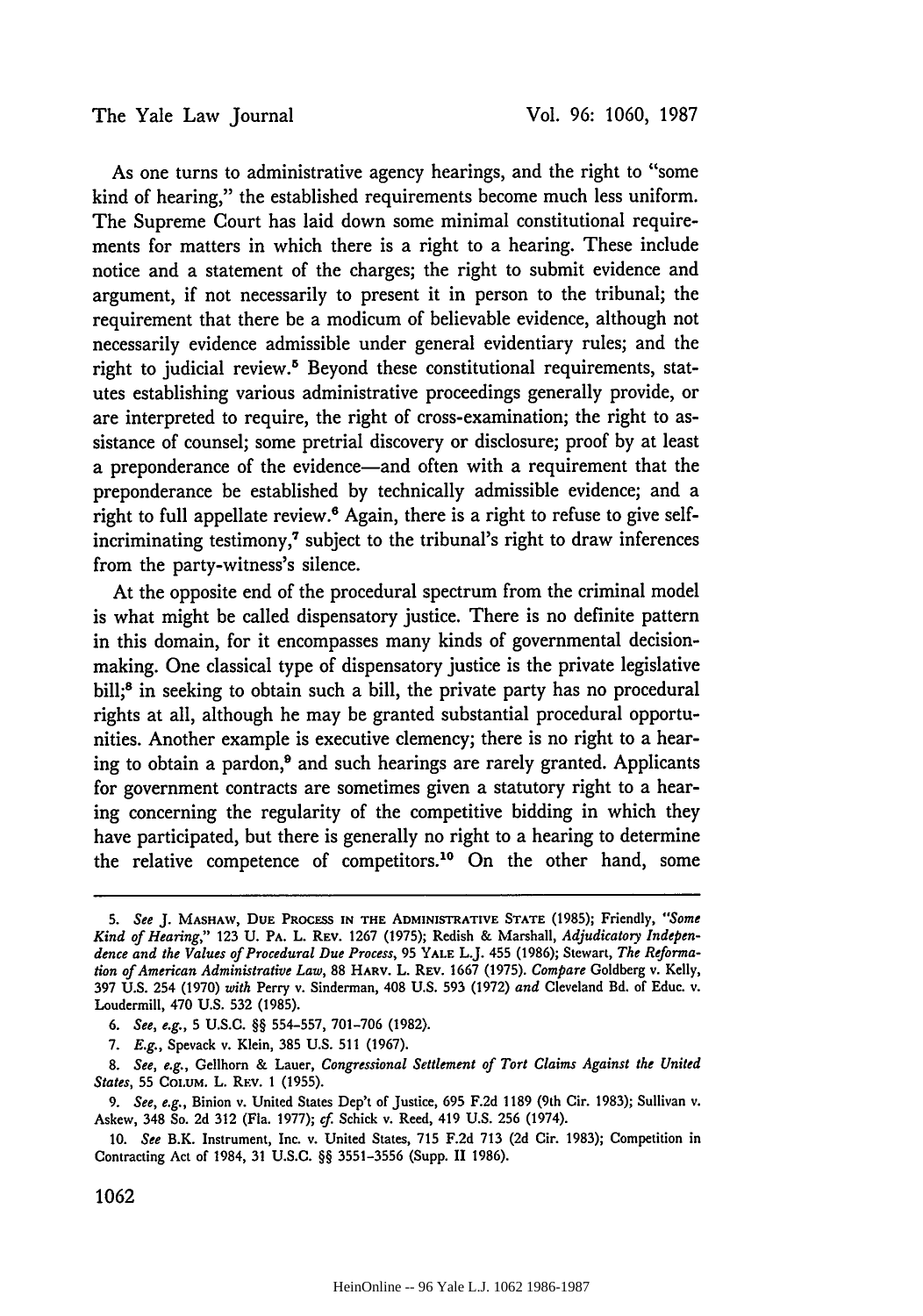franchises conferred **by** the government are issued **by** a procedure that approximates a full civil trial.<sup>11</sup>

Notwithstanding this theoretically wide range of procedural options, if one assumes that the private interest in question is sensitive enough that there should be "some kind of hearing," then under modern legal principles the range of choices is considerably narrower. A reasonably fair procedure under the circumstances would certainly include all the following:

-The right to notice and a statement of the charge or grievance;

-The right to present evidence and argument;

-The right to assistance of counsel;

-The right to appellate or judicial review;

-The right to some kind of pretrial discovery; and

-The privilege against self-incrimination.

This set of procedural standards—now generally accepted if not universally required as a matter of constitutional law-is of relatively recent origin, at least where the private interest in question could not unequivocally be called a "right." The development of these standards can, for instance, be traced in the metamorphosis of lawyer disciplinary proceedings.

#### II. **THE OLD REGIME IN LAWYER DISCIPLINARY PROCEEDINGS**

Since the beginning of the nineteenth century, most American jurisdictions have required one who acts as a lawyer for others to be licensed.<sup>12</sup> In the older parlance, and in the Hohfeldian sense, the practice of law is a "privilege," i.e., a capacity that is not an incident of citizenship but is conferred by law on a limited number of people who meet specified requirements. Law practice is a privilege in other senses as well. Properly conducted, law practice is technically and morally exacting; hence not everyone can do it properly. Lawyers also may receive and must protect privileged communications. Finally, lawyers are officers of the court, and as insiders in the system are accorded some degree of immunity from ordinary law enforcement.

The term "privilege" has long been used as a predicate in analysis of the rules governing both admission to practice and lawyer discipline. The leading treatise on law practice of the early twentieth century, Thornton's *A Treatise on Attorneys at Law,* stated:

The right to practice law is not a natural inherent right, but one which may be exercised only upon proof of fitness, through evidence

**<sup>11.</sup>** See, e.g., Office of Communication of the United Church of Christ v. FCC, 425 **F.2d** 543 **(D.C. Cir. 1969).**

<sup>12.</sup> See **C. WOLFRAM,** MODERN **LEGAL** ETHics **825 (1986).**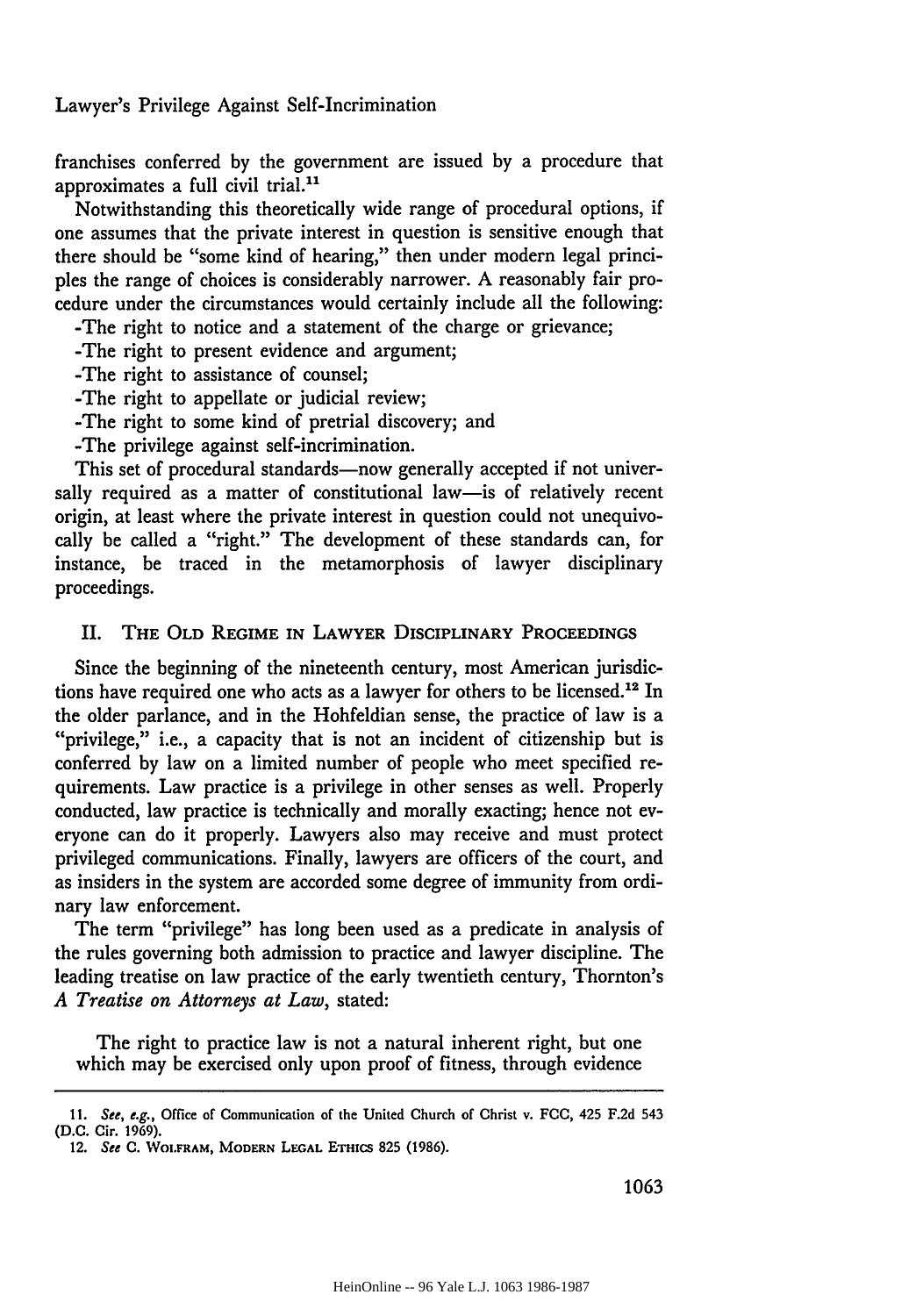of the possession of satisfactory legal attainments and fair character. The privilege of practicing law is not open to all, but is a special personal franchise limited to persons of good moral character, with special qualifications **.... 13**

In a 1911 case delineating the conduct necessary to warrant disbarment, one federal circuit court made a similar observation: "[T]he right to practice law," the court held, is not "a property right, to be treated with all the incidents peculiar to property," but is "merely an extraordinary privilege. **. .** granted. **. .** on certain conditions, upon the reasonable maintenance of which . . . depends . . . continuance in office."<sup>14</sup>

Under traditional legal doctrine, this characterization implied that constitutional law would require only a modicum of procedural formality for revocation of an attorney's license. This is not to say that the practicing bar would have regarded dispensatory justice as meeting the proper standard of fairness, so that a license to practice law could have been terminated as readily as, say, government employment. However, the required proceedings would fall somewhere between dispensatory justice and administrative hearings on the spectrum of procedural protections. Courts certainly made it clear that disbarment proceedings were not criminal, but civil.15 Indeed, on the prevailing premise that law practice was a privilege, lawyer disciplinary procedure was structured to facilitate suspension or disbarment upon a showing of good cause.<sup>16</sup>

According to Thornton, a petition for disbarment was to set forth verified allegations specifying with reasonable particularity the misconduct for which disbarment was sought. If the court found the allegations sufficient in law, it would ordinarily issue an order against the lawyer in question, directing him to show cause why he should not be disbarred.17 The burden of proof thus was on the attorney to prove his innocence. There was little or no pretrial discovery. Appellate review was nominally available, but the tenor of the decisions suggests that a lawyer found guilty of an offense warranting disbarment had little chance of obtaining reversal on either substantive or procedural grounds. The old summary procedure is

**15.** 2 **E. THORNTON,** *supra* note **13,** at **1282.**

**17.** *Id.* at **1288-99.**

<sup>13. 1</sup> E. THORNTON, A TREATISE ON ATTORNEYS AT LAW 22-23 (1914).

<sup>14.</sup> *In re* Thatcher, 190 F. **969,** 974 **(C.C.N.D.** Ohio 1911); *see also Admission to the Bar,* **13 ALBANY** L.J. 142, 144 **(1876)** (endorsing proposals to tighten requirements for admission to bar); *Admission to the Bar,* 4 **ALBANY** L.J. **309 (1871)** (criticizing ease of admission to bar as doing great injury to character and reputation of profession).

**<sup>16.</sup>** *Id.* at **1281** (footnotes omitted). Thornton said that the procedural requirements for suspension or disbarment could indeed be minimal: "It is well settled that the court may summarily suspend or disbar an attorney at law for unprofessional conduct, because he is an officer thereof, providing the bounds of due process of law are not transgressed." *Id.* (footnotes omitted).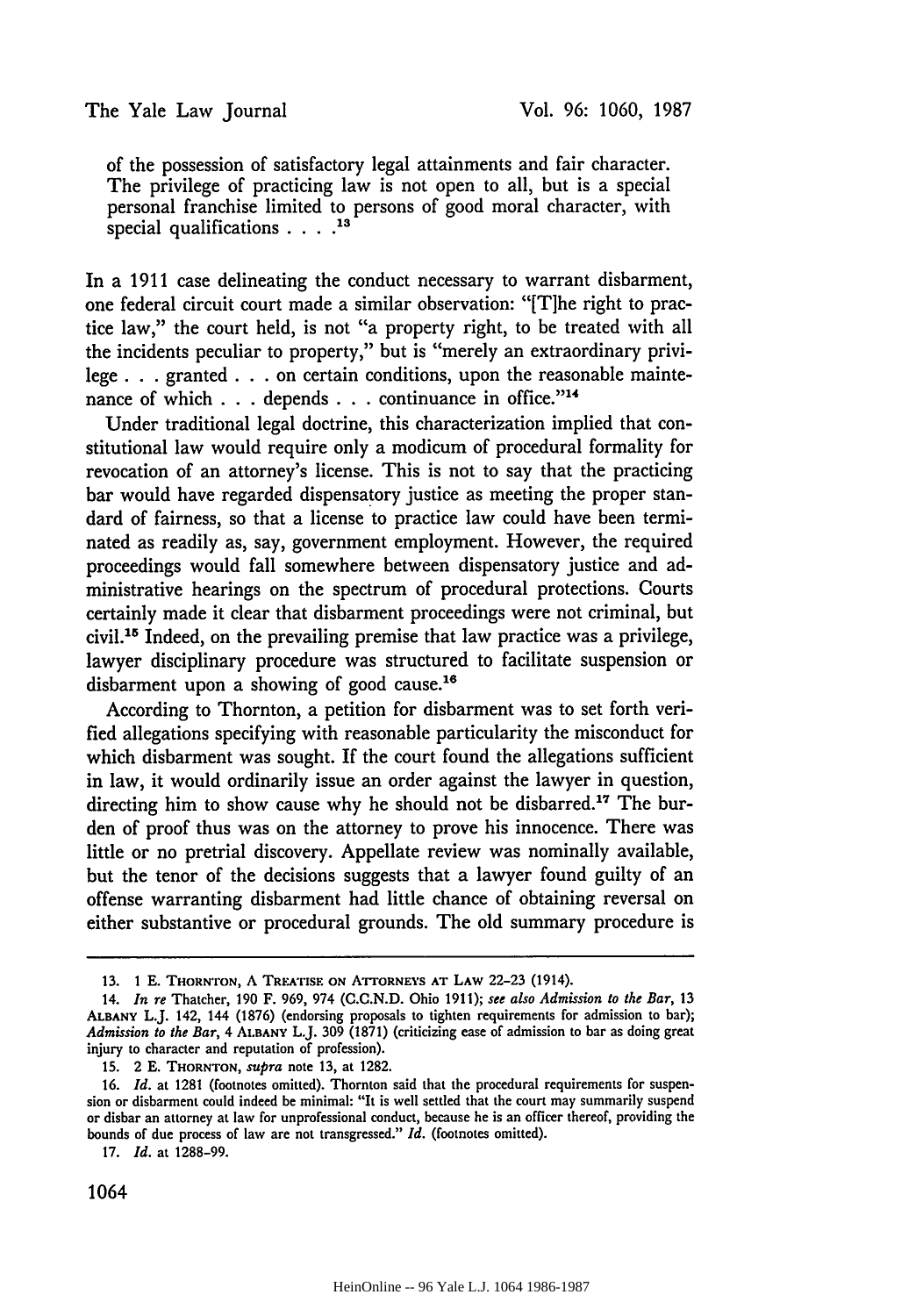illustrated in the 1868 case of *Randall v. Brigham,18* in which the court imposing the sanction was apprised of the lawyer's wrong-doing by a letter from the client which, when not disputed by the lawyer, was relied on by the court as a sufficient basis for an immediate order of disbarment. A similar flavor is captured in the more modern case of *In re Ruffalo,19* in which the Court of Appeals for the Sixth Circuit, sitting as a disciplinary committee, focused on one set of charges and then, after a somewhat casual proceeding, disbarred on another.

## III. MODERN DISCIPLINARY PROCEDURE

**By** the 1960's, the old style lawyer disciplinary procedure had begun to disappear. *In re Ruffalo,20* decided in 1968, established as a minimum constitutional requirement that notice of charges be given and that the evidence be within the scope of the charge. The Supreme Court had laid the groundwork for this decision some years before in cases imposing requirements of minimum rationality on refusals of admission to practice.<sup>21</sup> In the early 1960's, the Supreme Court also decided a variety of cases involving lawyers' "solicitation" that further extended constitutional limitations on the imposition of disciplinary sanctions on lawyers.22 In the same period, as we shall note below, the Court started to move in directions that would have imposed important constitutional limitations on the adverse consequences that could follow invocation of the privilege against self-incrimination in lawyer disciplinary proceedings. State appellate courts also manifested greater concern for procedural fairness in such proceedings, particularly with respect to the sufficiency of evidence where serious misconduct was charged.<sup>23</sup> By the middle of the 1960's, if not before, summary procedure, in which the accused lawyer was required to "show cause" why he should not be disbarred, was obsolete.

The development of lawyer disciplinary procedure since then seems to find its motive force in two disparate legal movements. One is the introduction of more elaborate procedure through adoption of legislation and rules of court at the state level. The other is the retraction by the Supreme Court of some previously announced or implied constitutional procedural protections concerning self-incrimination. <sup>24</sup>

**<sup>18.</sup>** 74 **U.S.** (7 Wall.) **523 (1868).**

**<sup>19. 370</sup> F.2d** 447 (6th Cir. 1966), *rev'd,* **390 U.S.** 544 (1968).

<sup>20.</sup> **390 U.S.** 544 **(1968).**

<sup>21.</sup> *See* Konigsberg v. State Bar, **353** U.S. 252 (1957); Schware v. Board of Bar Examiners, **353 U.S. 232** (1957).

**<sup>22.</sup>** *See* Brotherhood of R.R. Trainmen **v.** Virginia *ex rel.* Virginia State Bar, **377 U.S.** 1 (1964); **NAACP v. Button, 371 U.S. 415 (1963).**

**<sup>23.</sup>** *See, e.g., In re* Hallinan, **43** Cal. **2d 243, 272 P 2d 768** (1954).

**<sup>24.</sup>** *See infra* text accompanying notes **66-76.**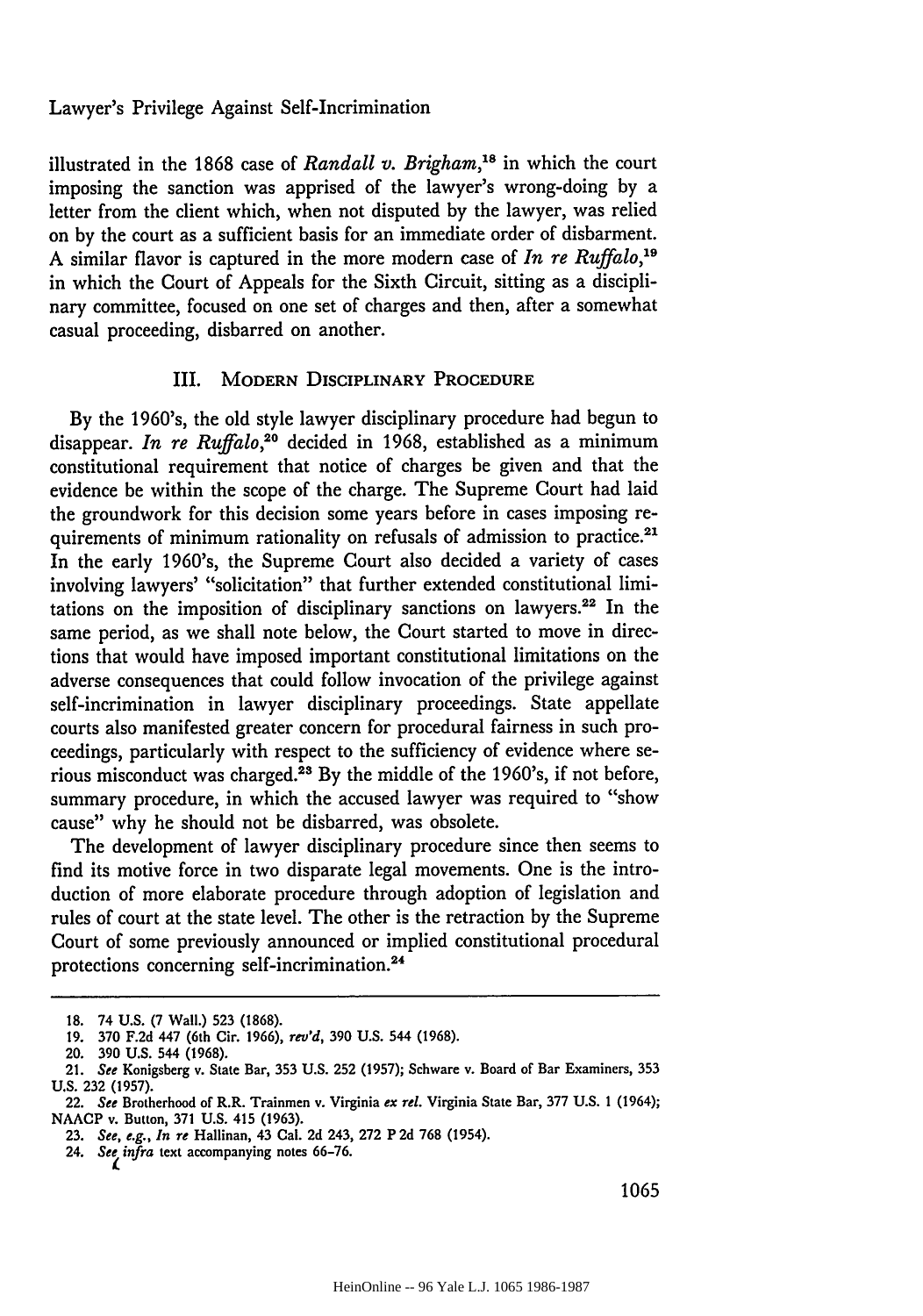Professor Charles Wolfram's excellent new treatise on legal ethics usefully summarizes the procedural system emerging in state rules and statutes:

The states follow several different variations, but a commonly employed model begins with an informal administrative proceeding to determine whether the matter should be dismissed or disposed of with a nondisciplinary admonition or, instead, whether there is reason to conclude that a serious violation, requiring a full hearing, has probably occurred. Any hearing is conducted before an administrative panel with the lawyer having a right to a rehearing before the full administrative board and a final right to review on the record in an appellate court.<sup>25</sup>

This model is essentially that of civil procedure of the trial court, with three significant variations. First, there is a required screening by the disciplinary agency to determine whether lodging a formal charge would be warranted. Functionally, this resembles the probable cause hearing in criminal procedure. It screens out those complaints for which the evidence is insufficient to get to a trier of fact, and synthesizes the evidence when it meets the sufficiency test, in the latter case laying the foundation for possible "plea bargaining." The second variation from the civil procedure model concerns discovery. In some jurisdictions, the accused lawyer has the same rights of discovery as are available in civil actions in the trial court of general jurisdiction, 26 but the prevailing pattern gives the accused only informal access to the prosecution's dossier.<sup>27</sup> Third, except in Texas and Georgia, there is no right to a jury trial.<sup>28</sup>

The prevailing model thus may be described as a relatively formal version of administrative law procedure. Its elements include:

-The benefit of pre-charge screening by the disciplinary enforcement agency; 2

-The right to notice and a statement of the charge or grievance;<sup>30</sup>

-The right to formal or informal discovery;<sup>31</sup>

-The right to assistance of counsel; $32$ 

-The rights to subpoena witnesses and evidence, to cross-examine ad-

**<sup>25.</sup> C. WOLFRAM,** supra **note** 12, at **99** (footnote omitted); see also **STANDARDS FOR LAWYER DISCIPLINE AND DISABILYrr PROCEEDINGS (1979)** [hereinafter 1979 **ABA STANDARDS].**

**<sup>26.</sup>** *See, e.g.,* CAl.. Bus. & PROF. **CODE** § **6085 (West** 1974).

**<sup>27.</sup>** See 1979 **ABA STANDARDS,** *supra* note **25,** § **8.29.**

**<sup>28.</sup> C.** WOLFRAM, *supra* **note** 12, at 99.

**<sup>29.</sup>** 1979 ABA **STANDARDS,** supra **note** 25, §§ 8.4-.6.

**<sup>30.</sup>** *Id.* § **8.23.**

**<sup>31.</sup>** *Id.* § **8.29.**

**<sup>32.</sup>** *Id.* § 8:34.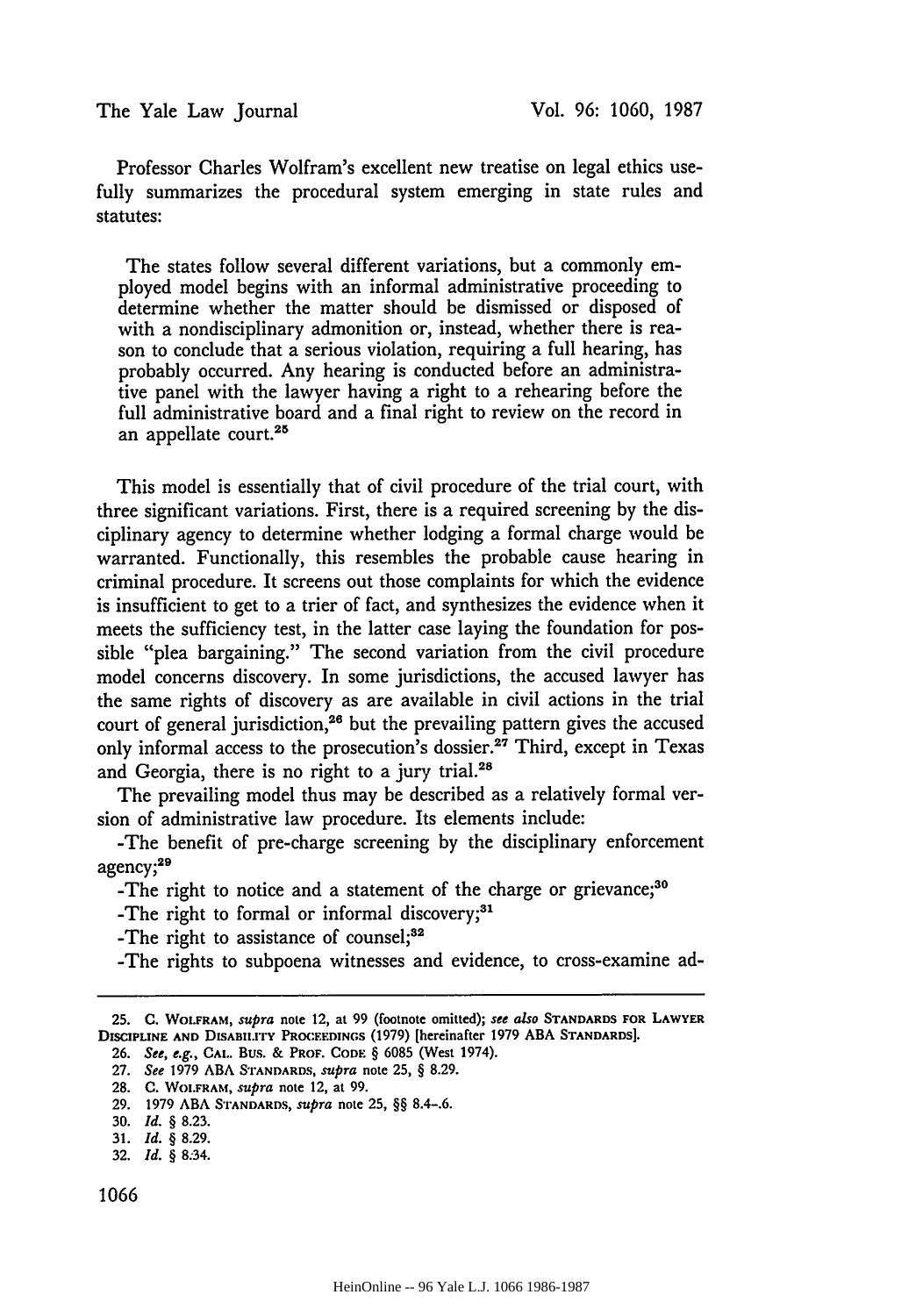verse witnesses, and to exclude evidence inadmissible under the rules of evidence:<sup>33</sup>

-The requirement of proof by a preponderance of the evidence or, in some cases, by clear and convincing evidence;<sup>34</sup> and

-The right to judicial review.35

The large majority of lawyer disciplinary matters do not go the entire route, however, or even beyond the stage of informal investigation. Two sets of circumstances contribute to this phenomenon. First, most grievances are essentially minor contract or performance disputes—charges of inattention, excessive fees, inadequate results-or semi-paranoiac and fully paranoiac grievances about justice gone wrong. At the stage of informal investigation the disciplinary agency rejects the complaints that appear to be baseless and mediates the minor ones that appear to have merit.

The common account among professionals in the field, and the available statistics, indicate that this pattern of screening through administrative review operates in all jurisdictions. There are no uniformly recognized categories of stages of the disciplinary process, and for this reason there are also no nationally recognized procedural statistics with respect to disciplinary matters. The available statistics are therefore not fully comparable from jurisdiction to jurisdiction or year to year. Nevertheless, there is a general pattern, in which the ratio of "complaints received" to "number of lawyers formally charged" ranges from around 15:1 (for example, Florida) to around 30:1 (for example, Tennessee).<sup>36</sup>

The second factor reducing the number of grievances that reach the hearing stage is the likelihood that cases involving negligence or incompetence serious enough to impel formal legal recourse will find such recourse outside the disciplinary system. Generally it is not worthwhile to the complainant to pursue the disciplinary route in a case of serious malpractice because the payoff to the injured party will be only psychic. The complainant is better off bringing a civil action for malpractice, where the lawyer's behavior can be assessed by a jury and her assets and liability insurance can be reached for compensation.

Since petty cases and serious negligence cases are shunted off in these ways, the remaining disciplinary cases typically are ones that involve fraud, misappropriation, bribery, tax evasion, or other opprobrious (and

**<sup>33.</sup>** *Id.* §§ **8.32, 8.35, 8.36.**

<sup>34.</sup> **C. WOLFRAM,** supra note 12, at **108-10.** At least one state, Georgia, employs the "beyond a reasonable doubt" standard. *Id.* at **109** n.36.

**<sup>35.</sup> C. WOLFRAM,** supra note 12, at 111-14.

**<sup>36.</sup>** The only source of data on disciplinary proceedings is the annual *Survey on Lawyer Discipline Systems,* compiled **by** the American Bar Association Standing Committee on Professional Discipline and Center for Professional Responsibility. The survey shows the following for a group of more or less representative states: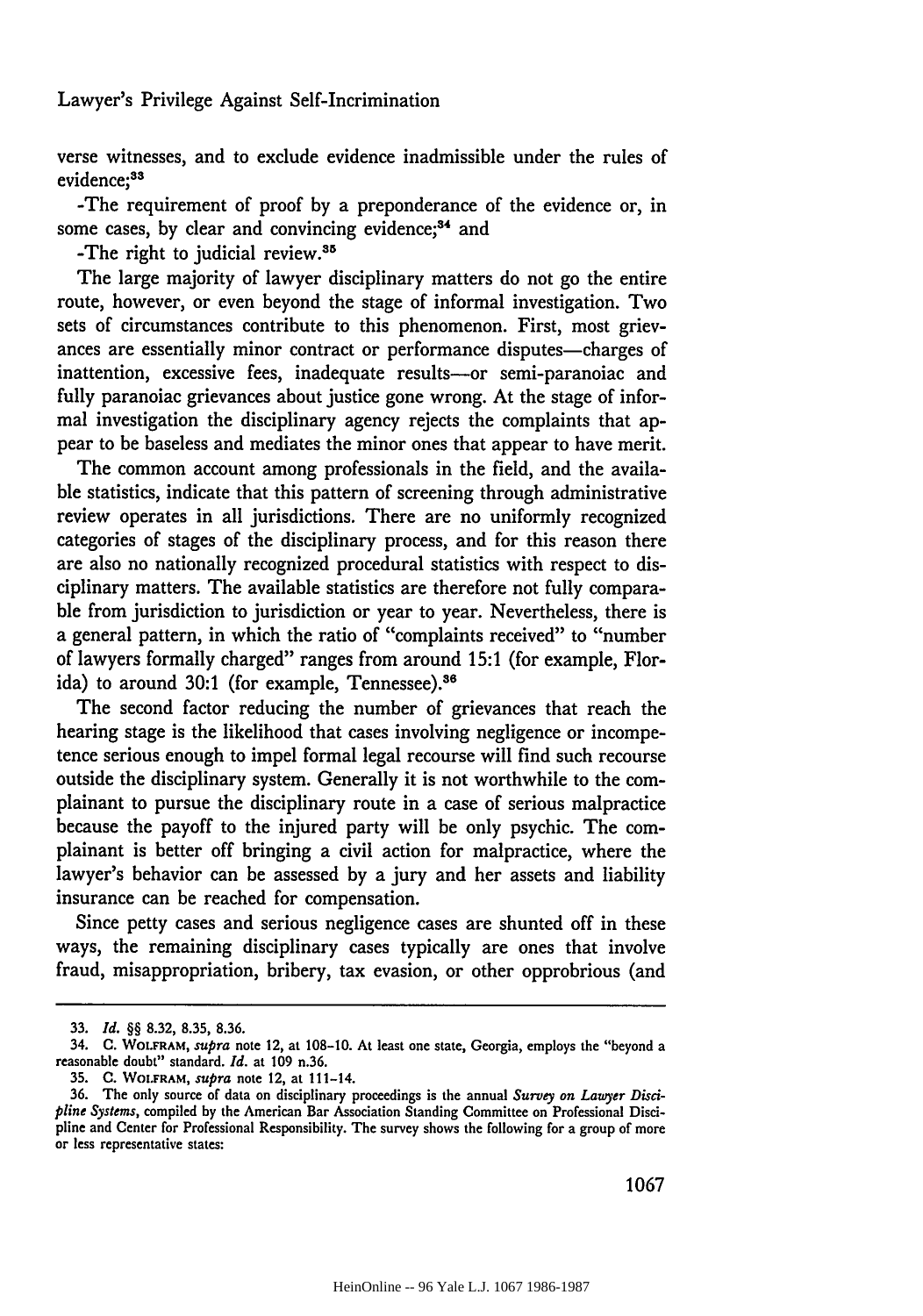usually illegal) behavior. Moreover, in cases that go to disciplinary trial there often is, or has been, or may be, a parallel criminal investigation. And for this reason in turn, the increasingly formal character of procedure in these hearings and, in particular, the rules governing selfincrimination, appear to be central to most major disciplinary proceedings.

## IV. SELF-INCRIMINATION **IN** LAWYER DISCIPLINARY **PROCEEDINGS**

**A** contested disciplinary hearing thus can involve not only professional misconduct, sanctionable **by** disbarment or lesser penalty, but also a criminal offense. A simple example is a charge that a lawyer misappropriated a client's funds, an act that would constitute both professional misconduct and the crime of theft. Another example is fraud against a third party, which is professional misconduct and in most circumstances would also involve the crime of mail fraud. $^{37}$  In a proceeding involving such charges, the testimony of the lawyer, or evidence consisting of documents in his possession, can be prime relevant evidence. The key legal question is how far such testimony and evidence are protected **by** the privilege against selfincrimination.

# *A. Privilege Not To Testijy*

The privilege of refusing to testify against one's self in a criminal case, conferred by the Fifth Amendment, applies by virtue of the Fourteenth

|                 |                                       | <b>TABLE ONE</b>                                      |                                                                    |                                                  |
|-----------------|---------------------------------------|-------------------------------------------------------|--------------------------------------------------------------------|--------------------------------------------------|
|                 | Λ<br>Number<br>of Resident<br>Lawyers | в<br>Estimated<br>Complaints<br>Received by<br>Agency | C<br>Complaints<br>Resulting<br>in Finding<br>of Probable<br>Cause | D<br>Number of<br>Lawyers<br>Formally<br>Charged |
| Arizona         | 7,493<br>ratio:                       | 1,976<br>$\Lambda/B = 3.3:1$                          | 242<br>$B/C = 8:1$                                                 | 51<br>$B/D = 39:1$                               |
| Florida         | 27,164                                | 6,268<br>4.3:1                                        | 390<br>16:1                                                        | 12<br>16:1                                       |
| <b>Illinois</b> | 42,357                                | 4,779<br>8.9:1                                        | 184<br>26:1                                                        | 184<br>26:1                                      |
| Massachusetts   | 24,691                                | 1,524<br>16:1                                         | 94<br>16:1                                                         | 94<br>16:1                                       |
| Minnesota       | 13,184                                | 1,244<br>11:1                                         | 251<br>5:1                                                         | 50<br>25:1                                       |
| Tennessee       | 9,676                                 | 715<br>14:1                                           | 157<br>4.6:1                                                       | 26<br>28:1                                       |

Source: ABA CENTER FOR PROFESSIONAL RESPONSIBILITY & ABA STANDING COMM. ON PROFES-SIONAi. **DISCIPLINE, SURVEY ON LAWYER** DISCIPLINE **SYSTEMS,** Chart I (1986).

37. See 18 U.S.C. §§ 1341, 1343 (1982). Indeed, the Second Circuit has gone so far as to hold that a lawyer's concealed conflict of interest can constitute mail fraud. United States v. Bronston, 658 F.2d 920 (2d Cir. 1981).

1068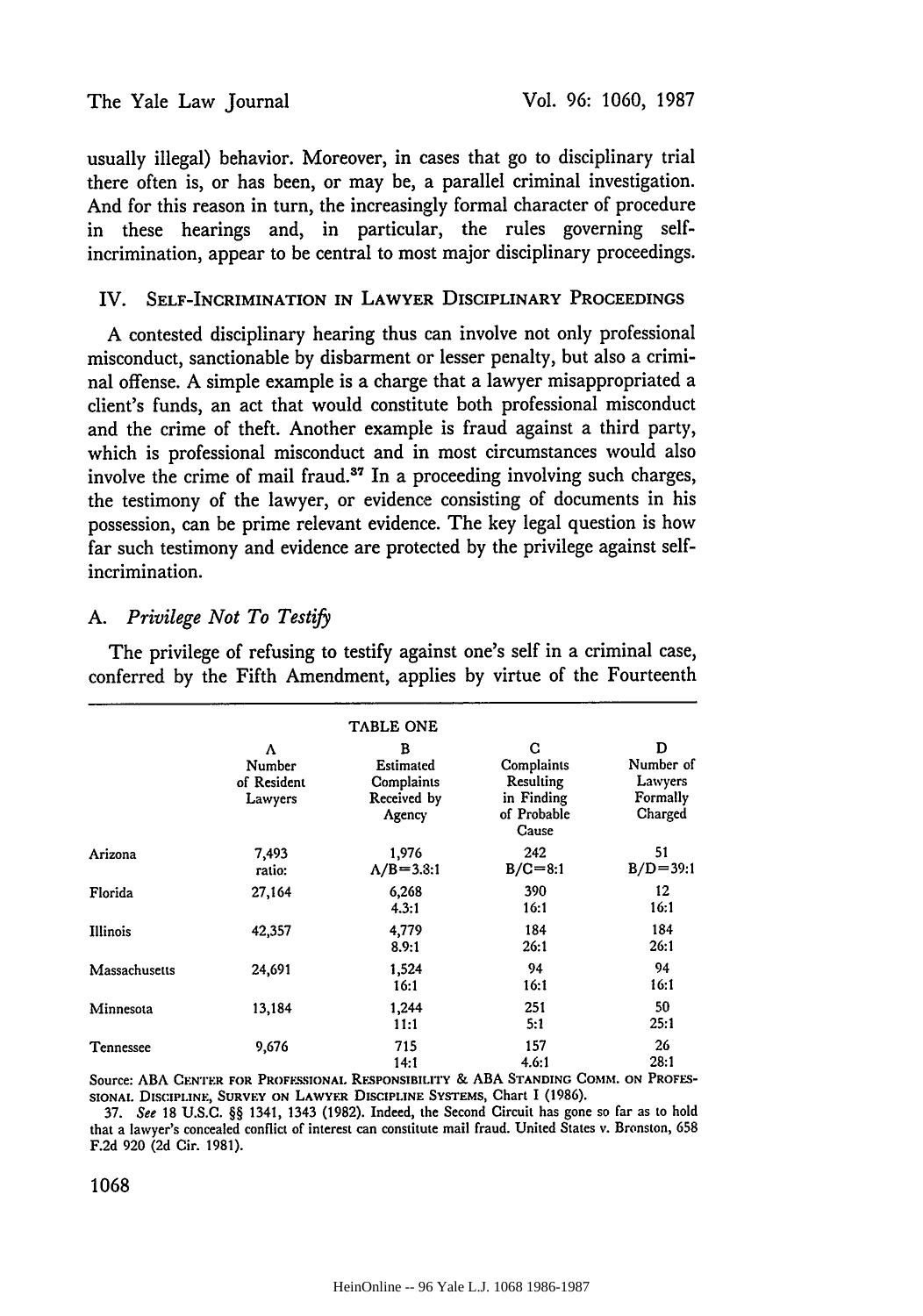Amendment to proceedings in state tribunals.<sup>88</sup> The privilege applies both where the testimony is sought in a criminal proceeding and where the testimony is sought in a non-criminal proceeding but reveals conduct that is a crime; such testimony which reveals a crime might later be used in a criminal proceeding against the witness.<sup>39</sup> It is settled that lawyer disciplinary proceedings are among the proceedings in which the privilege applies.<sup>40</sup> Hence, a lawyer may refuse in a disciplinary proceeding to give testimony that tends to show that he has committed a crime.

To protect the privilege, the Supreme Court has ruled that no adverse consequence such as disbarment can be imposed for the act of invoking the privilege.41 A further and more difficult question is whether an adverse inference of fact may be drawn from the refusal to testify. Whether such an inference is permissible has not been settled under the Fourteenth Amendment, but rather depends on state law. In turn, the state rule is determined by whether the state, by statute or common law, characterizes disciplinary proceedings as criminal or quasi-criminal, on the one hand, or civil, on the other. Most states regard disciplinary proceedings as quasi-criminal and consequently disallow an adverse inference where a defendant has invoked the privilege against self-incrimination.<sup>42</sup> Some courts, however, consider disciplinary proceedings to be civil in nature for almost all purposes, and therefore allow an adverse inference to be drawn even where the defendant has invoked the privilege.<sup>43</sup>

## B. *Immunity*

If no adverse inferences can be drawn and if the disciplinary authority cannot by other evidence prove the facts showing professional misconduct, the prosecution fails unless evidence can be obtained from the lawyer herself. One escape for the disciplinary prosecutor is to arrange immunity for the lawyer against subsequent criminal prosecution. Transactional immunity bars prosecution for any crime included in the transaction to which the testimony pertains. To confer transactional immunity is therefore to insulate the lawyer from any criminal prosecution for the matters to be covered by her testimony. Under the constitutional law of some states,

**<sup>38.</sup>** Malloy v. Hogan, **378 U.S.** 1, **3** (1964).

**<sup>39.</sup>** *Id.* at **11;** Lefkowitz v. Cunningham, 431 **U.S. 801,** 804-05 (1977).

<sup>40.</sup> Spevack v. Klein, **385** U.S. **511** (1967).

<sup>41.</sup> *Id.* at 516.

<sup>42.</sup> See, e.g., State Bar v. Woll, **387** Mich. 154, 194 **N.W.2d 835** (1972); *In re* Silverberg, 459 Pa. **107, 327** A.2d **106** (1974). Where the attorney refuses to testify or to answer the original com plaint, but does not do so on the grounds of privilege, however, most courts will treat the proceeding as civil and allow adverse inferences to be drawn. See, e.g., In re Randel, 158 N.Y. 216, 52 N.E. 1106 (1899); *In re* Vitetta, 74 A.D.2d **860,** 426 N.Y.S.2d **13** (App. Div. 1980); *In re* Davis, **279** S.C. 532, **309 S.E.2d 5** (1983); *In re* Marine, 82 Wis. **2d** 612, 264 **N.W.2d 290** (1978).

<sup>43.</sup> State v. Postorino, **53** Wis. **2d** 412, **193 N.W.2d** 1 (1972).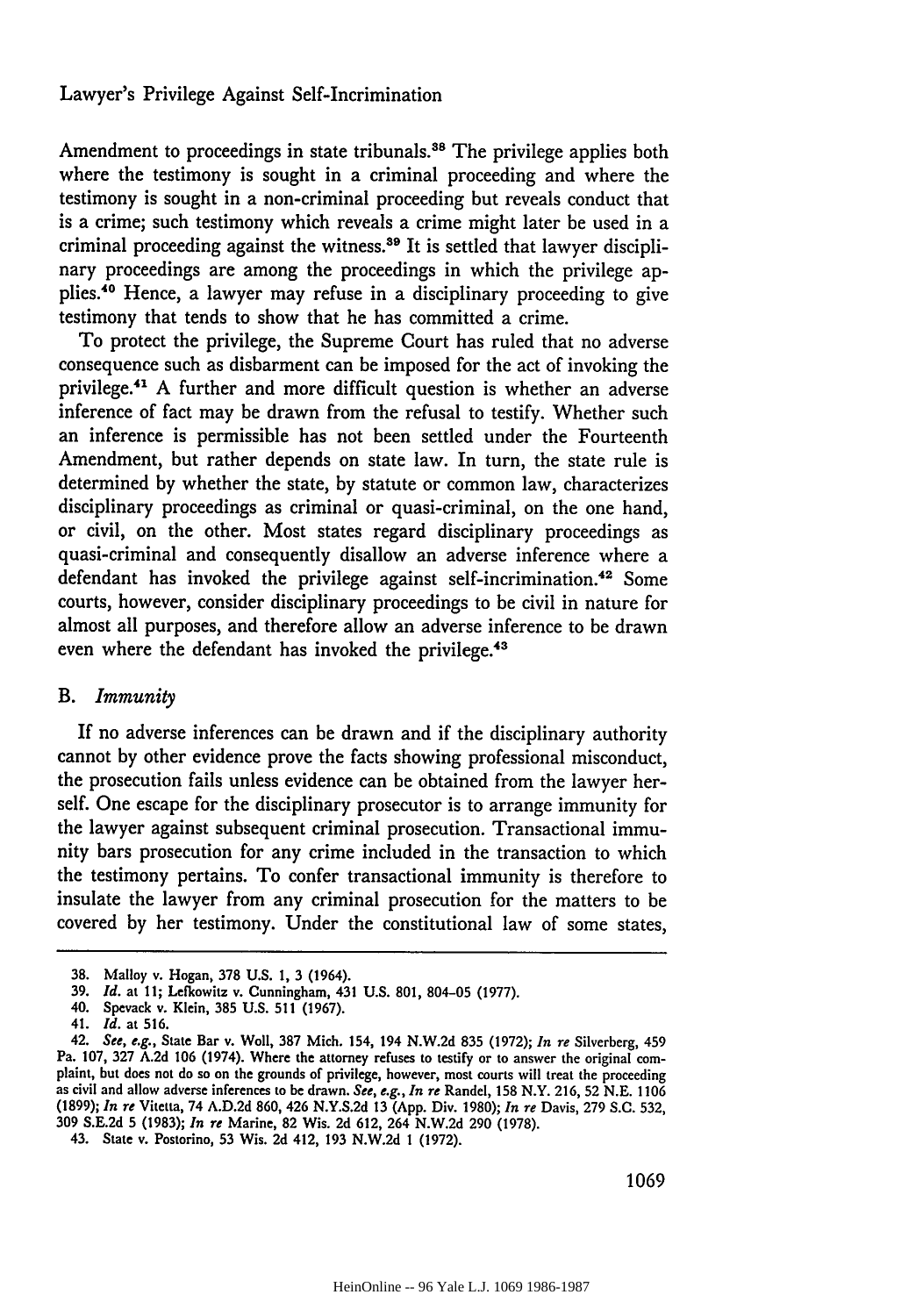transactional immunity is required before testimony can **be** compelled." The Supreme Court has held that the Fourteenth Amendment requires only use immunity.45 **A** lawyer-witness who is given use immunity can be compelled to give self-incriminating testimony so long as that testimony, and other evidence to which it may lead, is not used against him in any later criminal proceeding. **A** subsequent prosecution, however, can be based on independently derived evidence.<sup>46</sup>

Ordinarily, only the prosecutor can confer, or request that a court confer, criminal immunity.<sup>47</sup> Hence, the professional disciplinary authority depends on the cooperation of the prosecutor in this respect.

Assuming that the lawyer-witness is given the required immunity regarding subsequent criminal prosecution, the next question is whether his testimony can be compelled for use against him in the disciplinary proceeding. Put differently, is the penalty that might be imposed in the disciplinary proceeding itself a "crime," about which the lawyer may refuse to testify even where he has been given the requisite immunity against further criminal prosecution? The prevailing view is that professional sanctions and proceedings are not criminal for this purpose.<sup>48</sup> Hence, a lawyer who has been given the requisite immunity against criminal prosecution has an obligation to answer questions about his professional conduct even though doing so may render him guilty of professional misconduct. <sup>49</sup> Sanctions for refusal to comply with this obligation include contempt.<sup>50</sup> The disciplinary tribunal may also draw adverse inferences as to the facts, on the familiar evidentiary rule that an adverse inference may be drawn from refusal to produce evidence if withholding is not privileged. <sup>51</sup>

49. *See In re* March, 71 **111.** 2d 382, 398, 376 N.E.2d 213, 220 (1978); *see also* Comment, *The Privilege Against Self-Incrimination in Bar Disciplinary Proceedings: What Ever Happened to* Spevack?, 23 VILL. L. REv. 127 (1977).

51. *See* Heidt, *supra* note 4, at 1108-09.

1070

*<sup>44.</sup> See, e.g., In re* Anonymous Attorneys, 41 N.Y.2d 506, 509-10, 362 N.E.2d 592, 595-96, 393 N.Y.S.2d 961, 964 (1977).

<sup>45.</sup> *See* Zicarelli v. New Jersey State Comm'n of Investigation, 406 U.S. 472 (1970); Kastigar v. United States, 406 U.S. 441 (1970).

<sup>46.</sup> *Kastigar,* 406 U.S. at 457; Murphy v. Waterfront **Comm'n,** 378 U.S. 52, 79 n.18 (1964).

<sup>47.</sup> *See* Note, *Prospective Determinations of Derived Use in Civil Proceedings: Upsetting the Immunity Balance,* 50 **FORDHAM** L. REV. 989, 990, 997-98 (1982).

<sup>48.</sup> *See In re* Daley, 549 F.2d 469, 475 (7th Cir. 1977); Segretti **v.** State Bar, 15 Cal. **3d** 878, 886, 544 P.2d 929, 933, 126 Cal. Rptr. 793, 797 (1976); *In re* March, 71 Ill. 2d 382, 395, 376 N.E.2d 213, 218 (1978); Maryland State Bar Ass'n v. Sugarman, 273 Md. 306, 318-19, 329 **A.2d 1,** 7 (1974); *In re* Connaghan, 613 S.W.2d 626, 631 (Mo. 1981) (en bane); Anonymous Attorneys v. Bar Ass'n of Erie County, 41 N.Y.2d 506, 510-11, 362 N.E.2d 592, 595, 393 N.Y.S.2d 961, 963-64 (1977); Committee on Legal Ethics of the W. Va. State Bar v. Graziani, 157 W. Va. 167, 170-72, 200 **S.E.2d** 353, 355 (1973). *See generally* Annotation, *Use in Disbarment Proceeding of Testimony Given by Attorney in Criminal Proceeding Under Grant of Immunity,* 62 A.L.R.3d 1145 (1975); **C.** WOLFRAM, *supra* note 12, at 99.

<sup>50.</sup> *See* Anonymous Attorneys v. Bar Ass'n of Erie County, 41 N.Y.2d 506, 362 N.E.2d 592, 393 N.Y.S.2d 961 (1977). *See generally* Florida Bar v. Doe, 384 So. 2d 30 (Fla. 1980); Minnesota State Bar Ass'n v. Divorce Assistance Ass'n, 311 Minn. 276, 248 N.W.2d 733 (1976).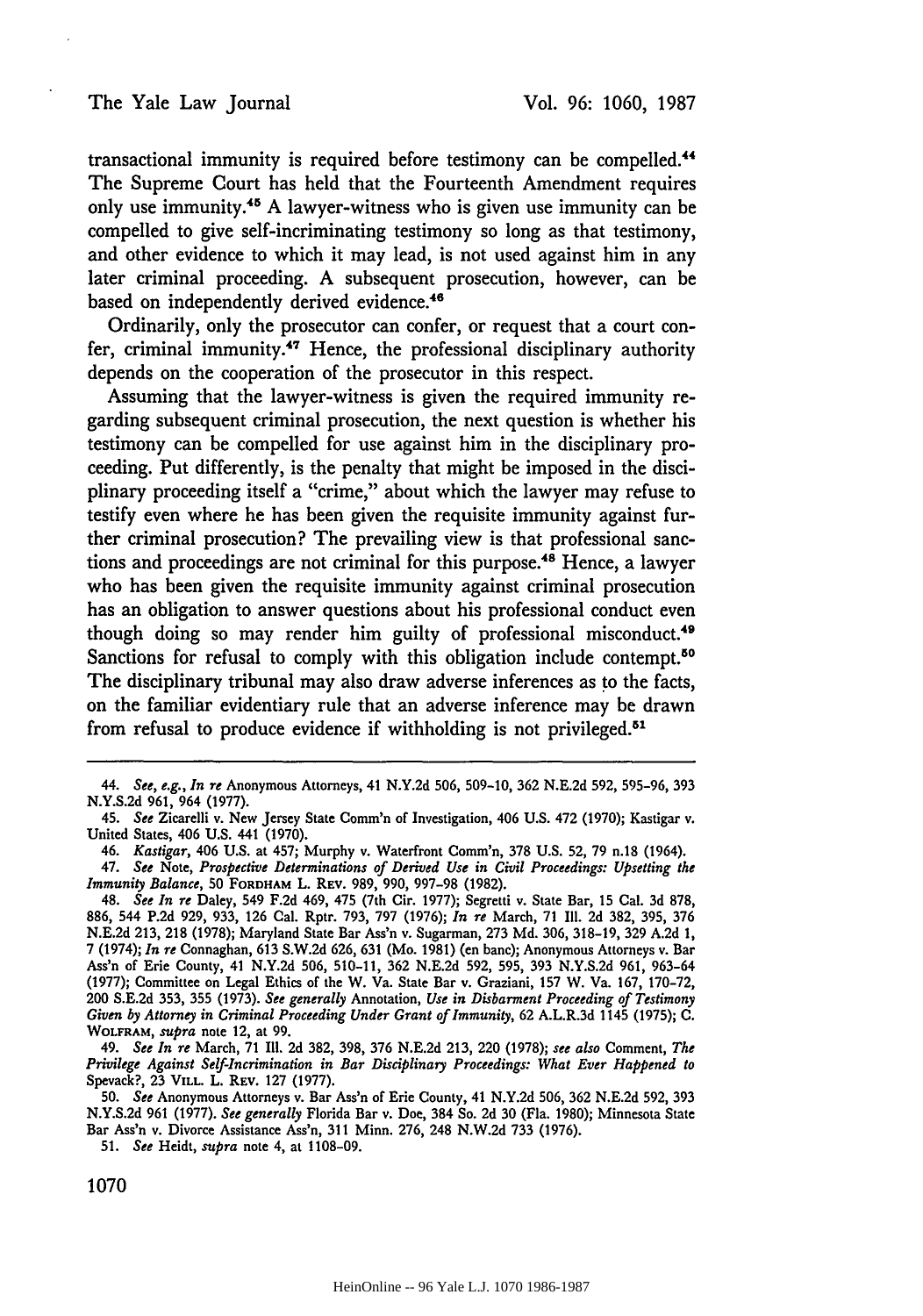Although testimony given in a disciplinary proceeding under a grant of immunity may be used as evidence against the attorney concerning the pending charges, it is questionable whether such testimony could support *new* charges not part of the original complaint. *In re Ruffalo*<sup>52</sup> indicates that a defendant is entitled to adequate notice of the charges against him, and many courts will find error where the complaint against an attorney has been substantially amended during the proceedings.<sup>53</sup> On this basis, the institution of a subsequent action against the attorney might be necessary. However, not all courts follow this strict approach.<sup>54</sup>

Again assuming that the requisite immunity has been granted, it would also seem that the lawyer could be disbarred or otherwise professionally disciplined for refusing to answer questions. Many states will find that it is professional misconduct to refuse to respond to a valid disciplinary inquiry.55 If such a disciplinary inquiry is not interdicted by constitutional privilege, it is valid; and if immunity has been granted, there is no constitutional privilege. The refusal to respond in these circumstances is therefore itself professional misconduct.<sup>56</sup> On the basis of DR 1-102,<sup>57</sup> however, some courts have held that it is not a disciplinary violation to refuse to respond to inquiries.<sup>58</sup>

That a lawyer must respond to inquiries may seem to conflict with the rule that a lawyer's invocation of the self-incrimination privilege cannot be a basis for disbarment or other professional sanction.<sup>59</sup> A corollary to this privilege is that a lawyer may not be required to choose between relinquishing the privilege and automatically suffering professional discipline.60 However, where the lawyer claims the privilege and is then granted the requisite immunity, she has obtained the benefits of the privilege. The privilege protects against *incrimination* by one's own testimony,

<sup>52. 390</sup> U.S. 544 (1968).

<sup>53.</sup> *See, e.g.,* Committee on Professional Ethics and Grievances of the Virgin Islands v. Johnson, 447 F.2d 169, 173 (3d Cir. 1971); *In re* Conduct of Chambers, 292 Or. 670, 676, 642 P.2d 286, 291 (1982).

<sup>54.</sup> *See* State v. Cacnen, 235 Kan. 451, 460, 681 P.2d 639, 644 (1984) (due process imposes no strict requirements for setting forth allegations); State ex rel. Nebraska State Bar Ass'n v. Leonard, 212 Neb. 379, 383, 322 N.W.2d 794, 796 (1982) (disciplinary proceeding is not lawsuit with formalities of pleading; "technicalities" may not be invoked to defend charges).

<sup>55.</sup> See MODEL RULES OF PROFESSIONAL CONDUCT Rule 8.1(b) (1981); MODEL CODE OF PRO-**FESSIONAi. RESPONSIBli.rrY** DR **1-102(A)(5), 1-102(A)(6) (1981);** *see also In re* Serstock, **316 N.W.2d 559, 560-62 (Minn. 1982)** (refusal to cooperate with ethics committee one of grounds warranting disbarment).

**<sup>56.</sup>** *See In re* March, **71 111. 2d 382,** 400, **376 N.E.2d 213,** 220 **(1978).**

**<sup>57.</sup> MODEL CODE OF PROFE.SSIONAL. RESPONSIBII.IrY** DR 1-102 **(1981).**

**<sup>58.</sup>** *See, e.g., In re* Geurts, **290** Or. 241, 247-48, **620 P.2d 1373, 1376 (1980)** (failure to respond to bar's inquiries not grounds for discipline). See generally Annotation, Failure to Co-operate with or<br>Obey Disciplinary Authorities as Ground for Disciplining Attorney—Modern Cases, 37 A.L.R.4th 646 (1985).

<sup>59.</sup> *See* Spevack v. Klein, 385 **U.S.** 511, 514-16 (1967).

**<sup>60.</sup>** *See* Gardner v. Broderick, 392 **U.S.** 273, 279 (1968).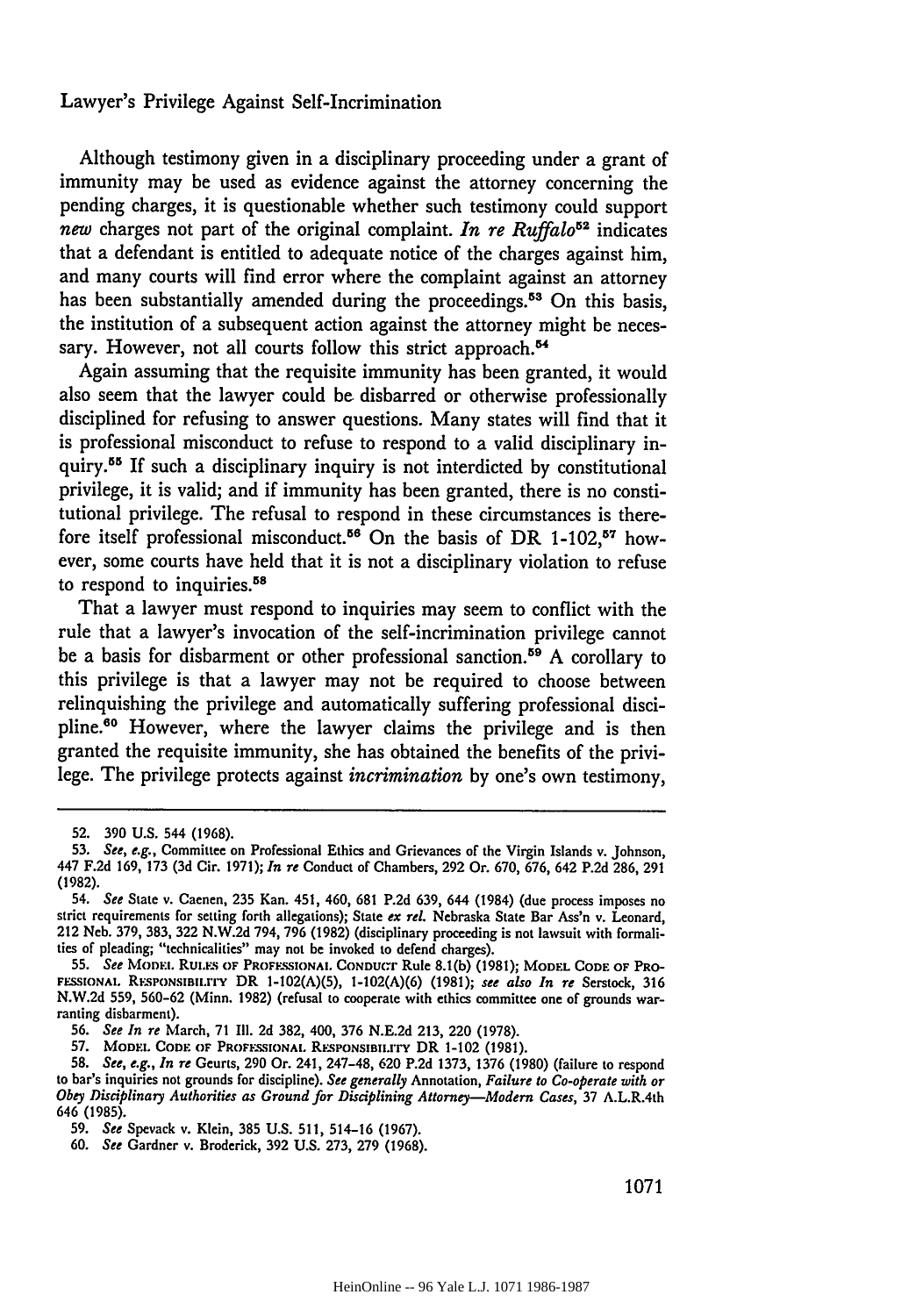not against loss of a valuable right or status resulting from such testimony. There is an anomaly, if not a contradiction, in holding that disciplinary proceedings are sufficiently "criminal" to preclude drawing adverse inferences from the accused's invocation of the privilege against selfincrimination, $61$  while also holding that they are sufficiently not "criminal" that disbarment may be imposed despite the accused's receipt of immunity. The effect of adhering to both propositions is that the grounds for discipline must be established either by independent evidence, or by the lawyer's testimony compelled by removing the risk that it will send him to jail. That conclusion is not unreasonable, however awkward the premises from which it is derived.

## *C. Protection of Records*

In the absence of constitutional privilege, a lawyer in a disciplinary proceeding has a duty to comply with a subpoena or equivalent demand for the production of documents concerning his professional conduct. $62$ How does the privilege against self-incrimination operate where the documents tend to prove conduct constituting a crime on the part of the lawyer?

In *Boyd v. United States,* decided in 1886, the Supreme Court held that the act of producing documents was the equivalent of giving testimony. On this premise, a person could not be compelled to respond to a subpoena to produce documents that incriminated him.<sup>63</sup> Various exceptions to the *Boyd* rule were developed. For example, a person could be compelled to produce someone else's documents in his possession, even if they incriminated the individual producing them. Thus, a corporate officer could be compelled to produce incriminating corporate records.<sup>64</sup> Furthermore, the "required records" exception held that if the records in question were required by law to be maintained, their production was required notwithstanding their incriminating character.<sup>65</sup>

For a time, the Supreme Court seemed to be going in the direction of expanding *Boyd.66* This trend was short-lived. In *Couch v. United*

**<sup>61.</sup>** *See supra* text accompanying note 41.

<sup>62.</sup> *See* Memphis & Shelby County Bar Ass'n v. Vicks, 40 Tenn. App. 206, 214, 290 S.W.2d 871, **875** (1955), *citing* People *ex rel* Karlin v. Culkin, 248 N.Y. 465, 162 N.E. 487 (1928).

**<sup>63.</sup>** Boyd v. United States, **116 U.S.** 616 (1886); Heller v. United States, 104 F.2d 446 (4th Cir. 1939).

<sup>64.</sup> Davis v. United States, **328** U.S. **582** (1946); Wilson v. United States, 221 U.S. 361 (1911). **65.** Shapiro v. United States, **335** U.S. 1 (1948).

<sup>66.</sup> *See* Marchetti v. United States, **390** U.S. 39 (1968) (three-part test for determining what constitutes legitimate "required" records); Spevack v. Klein, **385** U.S. 511, **515** (1967); Albertson v. Subversive Activities Control Bd., 382 U.S. 70 (1965) (not all records can be required by law to be kept).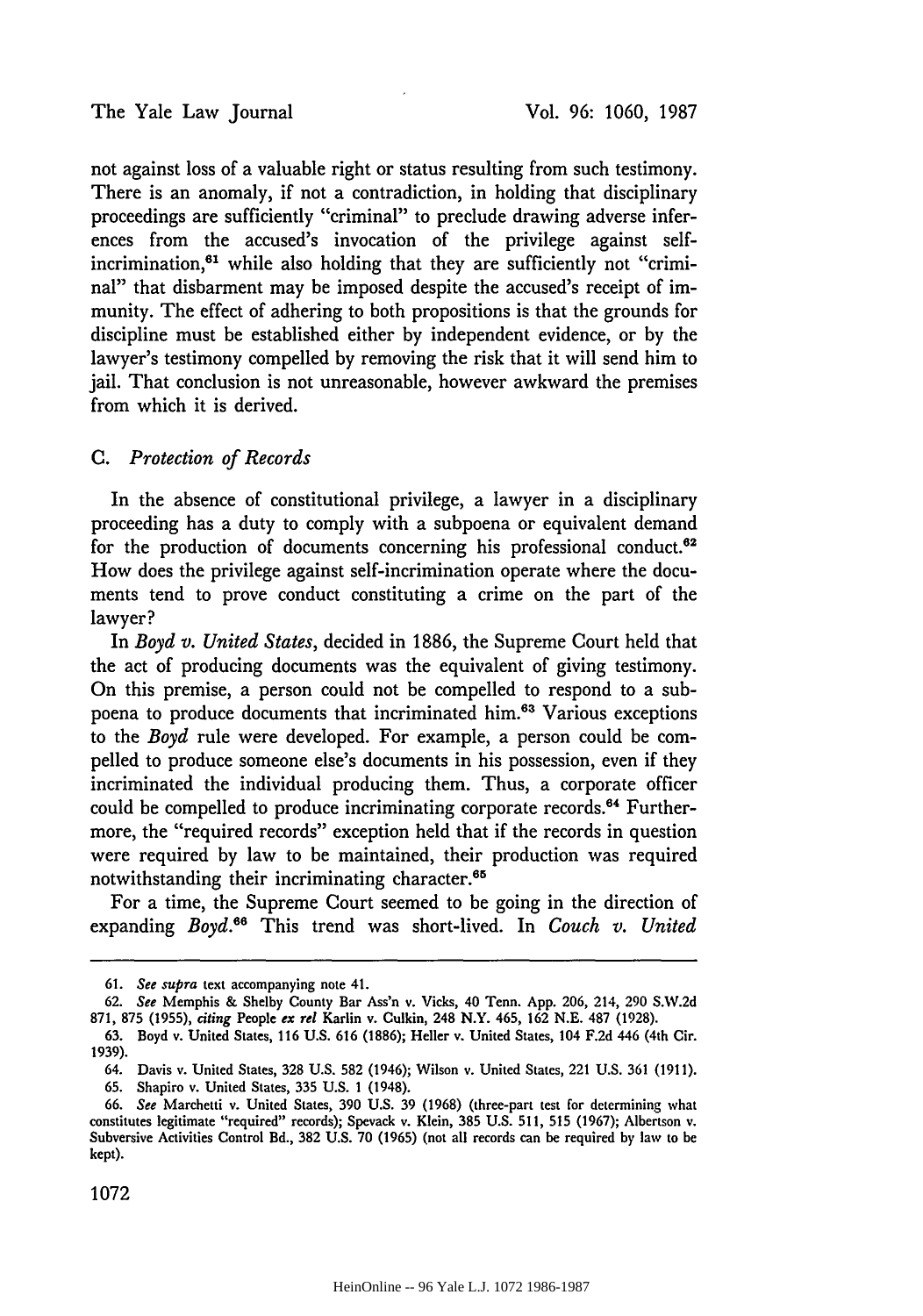*States67* the Court held that the Fifth Amendment privilege is personal, protecting only against one's having to tender self-incriminating evidence. On this basis, the Court held that when records had been turned over to an accountant they were outside of the "private enclave" and not protected. Similarly, in *Bellis v. United States, <sup>8</sup>*the Court held that an attorney could not claim privilege for records of a dissolved law firm because the privilege is personal and hence not applicable to the records of a collective entity.

Application of the Fifth Amendment privilege to documents, whatever their character or location, was significantly undermined in *Fisher v. United States.*<sup>69</sup> There the Court held that Fisher's tax records, prepared by his accountant but in the possession of his attorney, were not privileged. The original preparation of the documents was a voluntary act, not "compelled"; the production of the documents was not the giving of testimony. Hence the production of the documents was not protected by the Fifth Amendment. "The taxpayer's privilege under [the Fifth] Amendment is not violated by enforcement of the summonses involved in these cases because enforcement against a taxpayer's lawyer would not 'compel' the taxpayer to do anything-and certainly would not compel him to be a 'witness' against himself."'70

Inquiry next shifted to whether the production of documents was an *act* equivalent to giving testimony, even if the contents of the documents were not privileged.<sup>71</sup> In *United States v. Doe*,<sup>72</sup> the Court held that the fact that the contents of documents tended to incriminate the producer did not make them privileged, following *Fisher* in the proposition that information committed to documents is not testimony.73 *Doe* recognized, however, that the *act* of producing a document could be an affirmation of the document's authenticity and hence equivalent to testimony. The court went on to say, however, that use immunity could be given as to that  $act.^{74}$  Hence, a lawyer can be compelled to produce documents without a grant of immunity as to their contents, so long as immunity is granted against use of

73. *Id.* at 612.

74. *Id.* at 612-17.

<sup>67. 409</sup> U.S. 322 (1973).

<sup>68. 417</sup> U.S. 85 (1974).

<sup>69. 425</sup> U.S. 391 (1976).

<sup>70.</sup> *Id.* at 397.

<sup>71.</sup> *See* Andresen v. Maryland, 427 U.S. 463 (1976) (attorney's records seized in valid search and seizure not privileged because attorney was not "compelled" to produce the documents himself). *See generally* Note, *In re* Doe: *Required Records and the Fifth Amendment,* 16 **CONN.** L. REv. 1021 (1984) (discussing Fifth Amendment as it affects compelled production of documents); Comment, *Constitutional Law: Privilege Against Self-Incrimination Denied as to Documents Recovered by Taxpayer from His Accountant and Transferred to His Attorney,* 59 **MINN.** L. REV. 751 (1975). 72. 465 U.S. 605 (1984).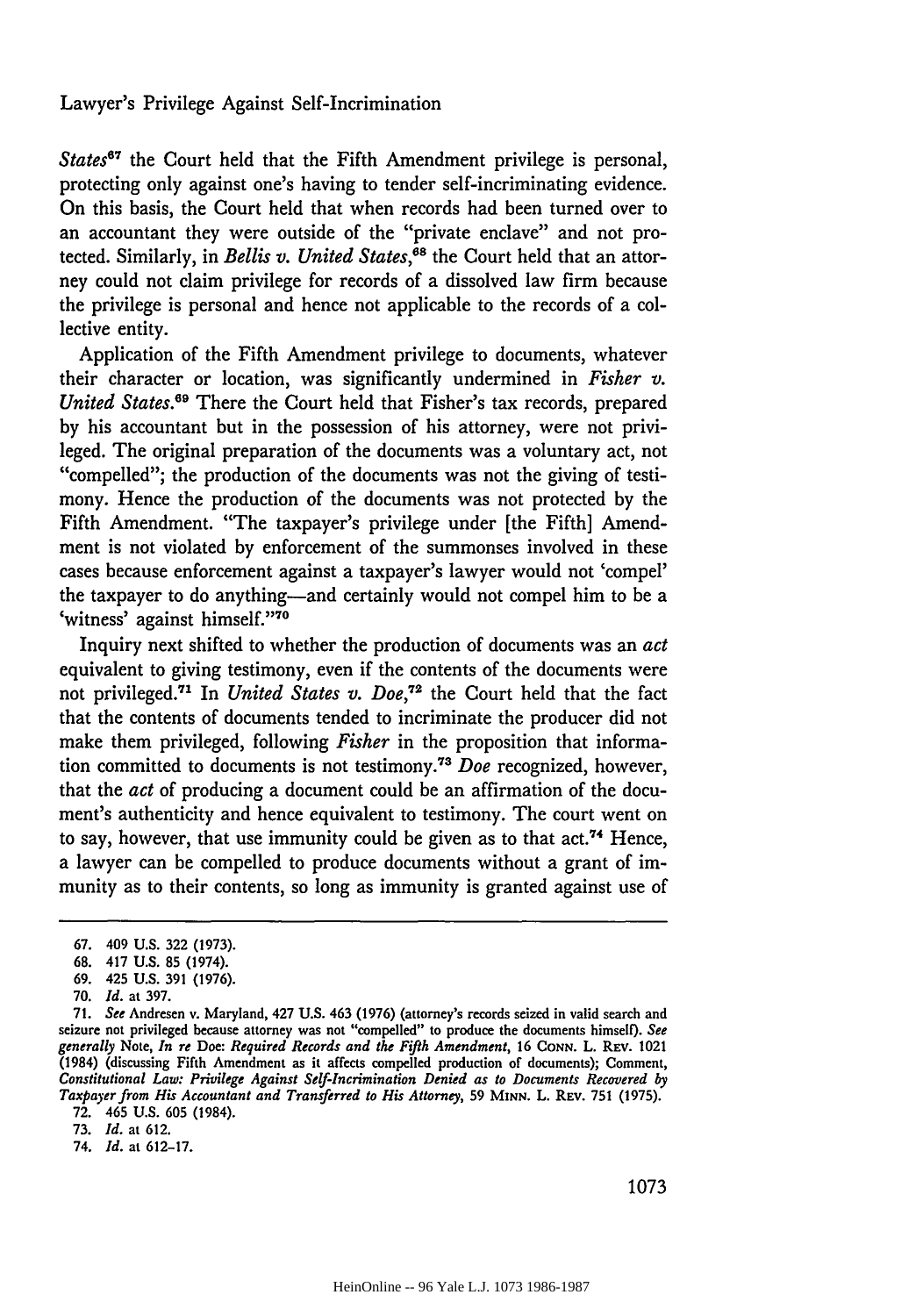the act of production to authenticate them."5 **If** the documents can be independently authenticated, for example **by** a client or **by** the lawyer's secretary or associate, then the documents can be presented in evidence in a disciplinary proceeding.<sup>76</sup>

### V. **CONCLUDING** REFLECTIONS

In an earlier day, a disciplinary proceeding was something like an ouster from a fraternity. Membership in the bar was considered a privilege; abuse of the privilege in the form of serious misbehavior was considered a ground for its termination; and the fraternity understood that a charge of such misbehavior would be brought only if it could be proved. Prosecution of charges was therefore generally summary, and procedural safeguards correspondingly limited. That is, the real and vital normative controls were within the profession as a social group and included such "informal" sanctions as disapprobation, imputation of bad reputation, and denial of usual professional courtesies. Disciplinary proceedings operated as a final and formal memorialization of an informal but effective verdict already reached by professional peers.

Since those days the structure of the profession has changed in the localities in which most lawyers practice. Some lawyers still practice in the old setting-small cities with a relatively small bar of mostly general practitioners who know each other and each other's technical and ethical capabilities and limitations<sup> $77$ </sup>—but the large majority of lawyers practice in an impersonal professional cosmopolis. There are literally thousands of lawyers within the daily work radius of most contemporary practicing lawyers. Inside the professional cosmopolis the members are separated from each other into professional "neighborhoods" by specialization and subspecialization, status stratification, and the enclosures of firms, corporate law departments, government offices, and legal service agencies.<sup>78</sup> There is a professional community only in name. The older social controls, based on first hand acquaintance with personalities, reliable gossip,

<sup>75.</sup> *Id.* at 617 n.17.

**<sup>76.</sup>** *See In re* Grand Jury Proceedings, **727 F.2d** 941, 945 (10th Cir.) (attorney held in contempt for refusing to produce client files that would tend to incriminate attorney; such files were **held** for client **by** attorney in representational capacity, and their production **by** attorney was therefore unprotected **by** privilege), *cert. denied,* 469 **U.S. 819** (1984); Florida Bar v. White, 384 So. **2d 1266** (Fla. **1980)** (attorney compelled, without grant of immunity, to produce records of his trust account); *In re* Zisook, **88 Il1. 2d 321,** 430 **N.E.2d 1037 (1981)** (attorney members of professional corporation could not invoke Fifth Amendment protection for documents in his possession belonging to corporate entity); Note, *Abolition of Fifth Amendment Protection for the Contents of Preexisting Documents:* United States v. Doe, **38** Sw. L.J. 1023 (1984).

<sup>77.</sup> *See generally* M. HANDLER, THE **LAWYER AND** His COMMUNrrY (1967); Landon, *Clients, Colleagues, and Community: The Shaping of Zealous Advocacy in Country Law Practice,* 1985 **Am.** B. **FOUND.** Rts. **J. 81.**

<sup>78.</sup> *See generally* J. HEINZ & E. **LAUMAN, CHICAGO LAWYERS** (1982).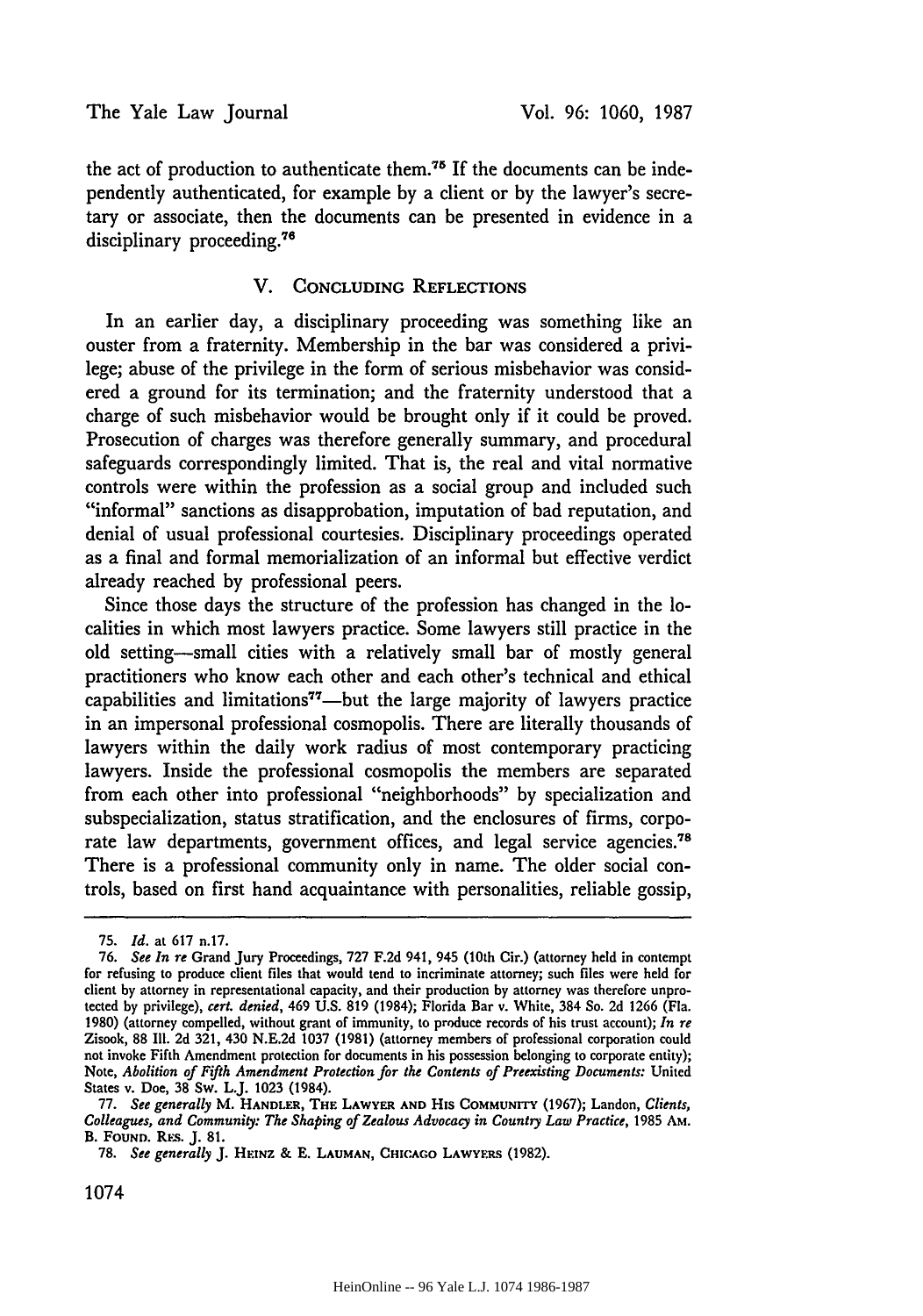and continual professional interaction, have become both ineffective and intolerable-ineffective because there is no face-to-face professional community having a shared awareness of who are the deviants, and intolerable because imposing sanctions informally without real informal knowledge is bound to result in arbitrary and discriminatory enforcement.

Lawyers have thus become a more or less faceless vocational category, membership in which can be clearly identified only by reference to the system of official licensure. The transformation occurred at different rates in different places, beginning with such large cities as New York, Los Angeles, and Chicago. It has accelerated with the rapid increase in the number of lawyers since the 1950's, such that the bar has more than doubled in size in one professional generation.<sup>79</sup> The profession's consciousness of the change has of course lagged behind the change itself. Even now the profession has difficulty recognizing that it is qualitatively and irreversibly different from what it used to be.<sup>80</sup>

Nevertheless, the nature of modern disciplinary process bears the unmistakable imprint of this transformation. Disciplinary proceedings no longer legally confirm antecedent informal judgments by professional peers; they are instead a formal legal method by which the judgments themselves are made on behalf of the profession. This is reflected in the legal concept of disciplinary proceeding that gained rising currency from the 1950's onward: The license to practice law is now recognized as, if not a right in all respects, certainly a valuable personal interest, and as such is subject to termination only upon substantial proof established through procedures meeting standards of fundamental fairness. Behind this changed view one can discern recognition that the bar could no longer be treated as the closed fraternity that it once imagined itself to be. In any event, since the mid-1960's, lawyer disciplinary procedure in most jurisdictions has been well on its way to full formalization. In the mid-1960's the Supreme Court appeared to be on its way to constitutionalizing lawyer disciplinary procedure, just as it was constitutionalizing criminal procedure.

What has happened since is a two-fold turn of events. On the one hand,

| 79.                            | See B. CURRAN, K. ROSICH, C. CARSON & M. PUCCETTI, THE LAWYER STATISTICAL RE- |
|--------------------------------|-------------------------------------------------------------------------------|
| PORT (1985), Table 1.1.1, p.4. |                                                                               |
| Year                           | Lawyer Population                                                             |
| 1951                           | 221,605                                                                       |
| 1960                           | 285,933                                                                       |
| 1970                           | 355,242                                                                       |
| 1980                           | 542,205                                                                       |
| 1985                           | 675,000*                                                                      |
|                                | *estimated                                                                    |

**80.** See **AMERICAN BAR AS'N COMM'N ON PROFESSIONALISM, ... IN THE SPIRIT OF PUBLIC SERVICE:"** A **BLUEPRINT FOR THE REKINDLING OF LAW PROFESSIONALISM** 1-11 **(1986).**

1075